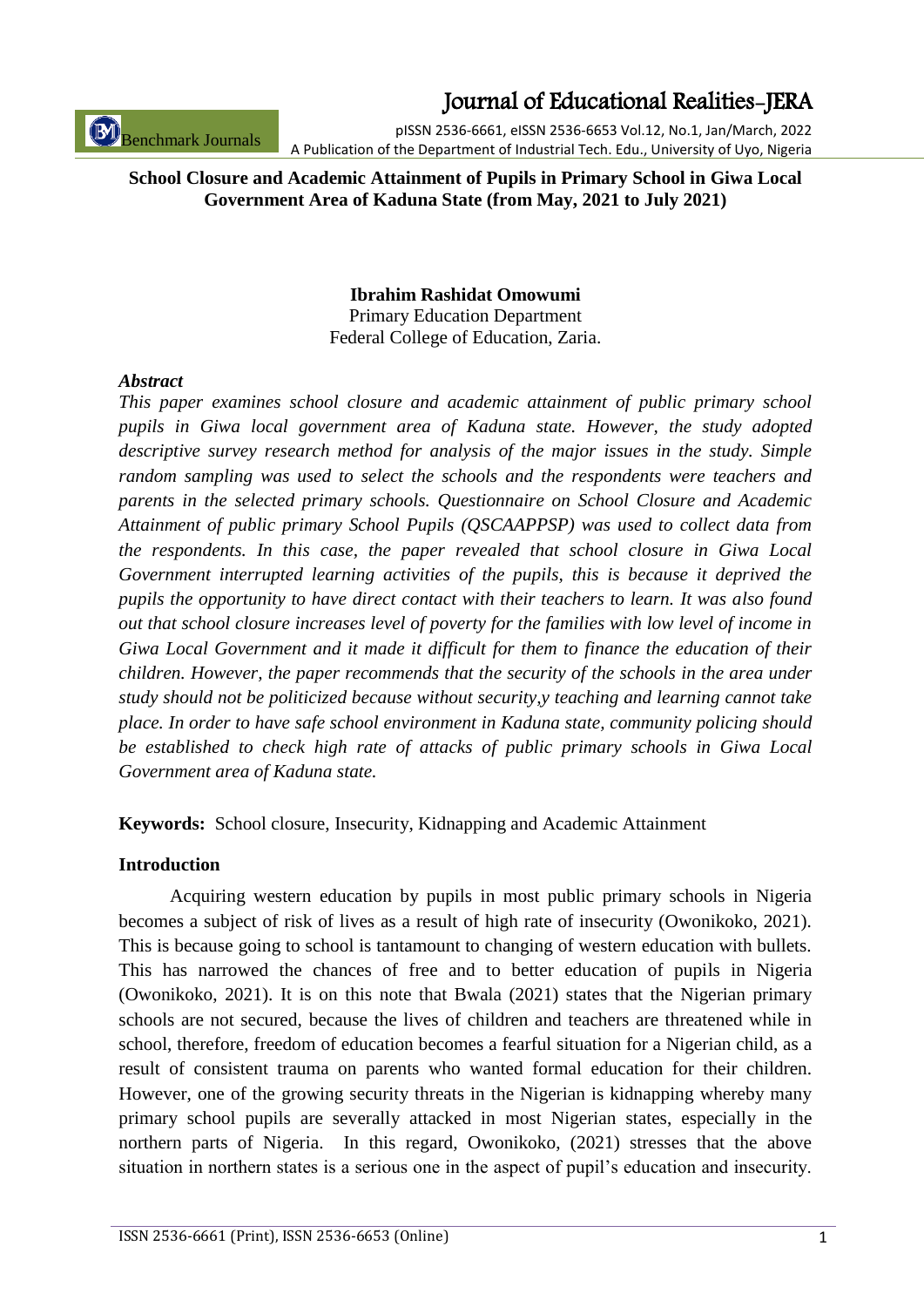Benchmark Journals

pISSN 2536-6661, eISSN 2536-6653 Vol.12, No.1, Jan/March, 2022 A Publication of the Department of Industrial Tech. Edu., University of Uyo, Nigeria

This is because frequent adoption of the pupils in schools in many northern states damaged educational system, for instance in 2014, Boko Haram abducted over 270 schoolgirls in a town called Chibok and 100 of these girls missed in the process of rescuing them. Not only that, in December 2014, an armed group abducted 344 schoolboys from their school in the north-western Katsina state. In the same vein, gunmen took over 40 people, mostly children, in an attack on a school in Government Science College in the town of Kagara in Niger state. As well as, 300 boys kidnapped in Kankara, Katsina in December 2020. Not only that, 110 schoolgirls kidnapped in Dapchi, Yobe state in Feb 2018, as well as 210 students abducted with 30 more non-accounted for at the Federal College of Forestry Mechanization in Mando Kaduna in February 2020, just to mention but a few.

 In this regards, Abdullahi & Terhemba (2014) assert that the level of insecurity in the Northern States of Nigeria has damaged the standard of education in the northern part of Nigeria. These activities of terrorists have forced many children to abandon schooling in an ill-educated and disadvantaged region. In this regard, Eric (2012) reacts that the activities of kidnappers in the aforementioned States have not only affected the pupils or students at the targeted schools but teachers and parents in their various communities. As a result of high level of insecurity in the country. School enrolment in the Northern region has gone down by 28 percent more than other regions in the country which are not deeply affected because many affected pupils and parents do not have interest in western education (Bwala, 2012). This supports Nigerian Education Data Survey (NEDS, 2010) as cited in Saleh (2011) that, constant attacks make western education harder for pupils to acquire and parents and other stakeholders persuade their children stay at school.

 In the same vein, kidnapping in public primary schools, especially in the northern Nigeria has compelled school children to drop out of the school. This supports the position of Saleh (2011) that dropout is one of the most serious problems that have continued to bedevil the Nigerian educational system from the colonial administration up to independence in 1960 and even beyond and it is usually occurred as a result of insecurity. In this case, Patrick (2012) corroborates the above point that in the west coast of Africa, a considerable proportion of student dropout of schools each year. This has resulted insecurity and degenerated to low school enrollment and attendance in most primary schools in northern states and low school attendance and enrollment cannot be overemphasized in system of education. If pupils are absent from the school, there is a wonder on how these pupils will be able to attain the educational objectives as stated in the National policy on education (2013).

 It is on this reason, that many states in the northern part of Nigeria considered school closure as one of the strategies to curb kidnapping and other forms of insecurity in the state. It is against this background that this work sought to examine school closure and academic attainment of public primary school pupils in Giwa Local Government Area of Kaduna state.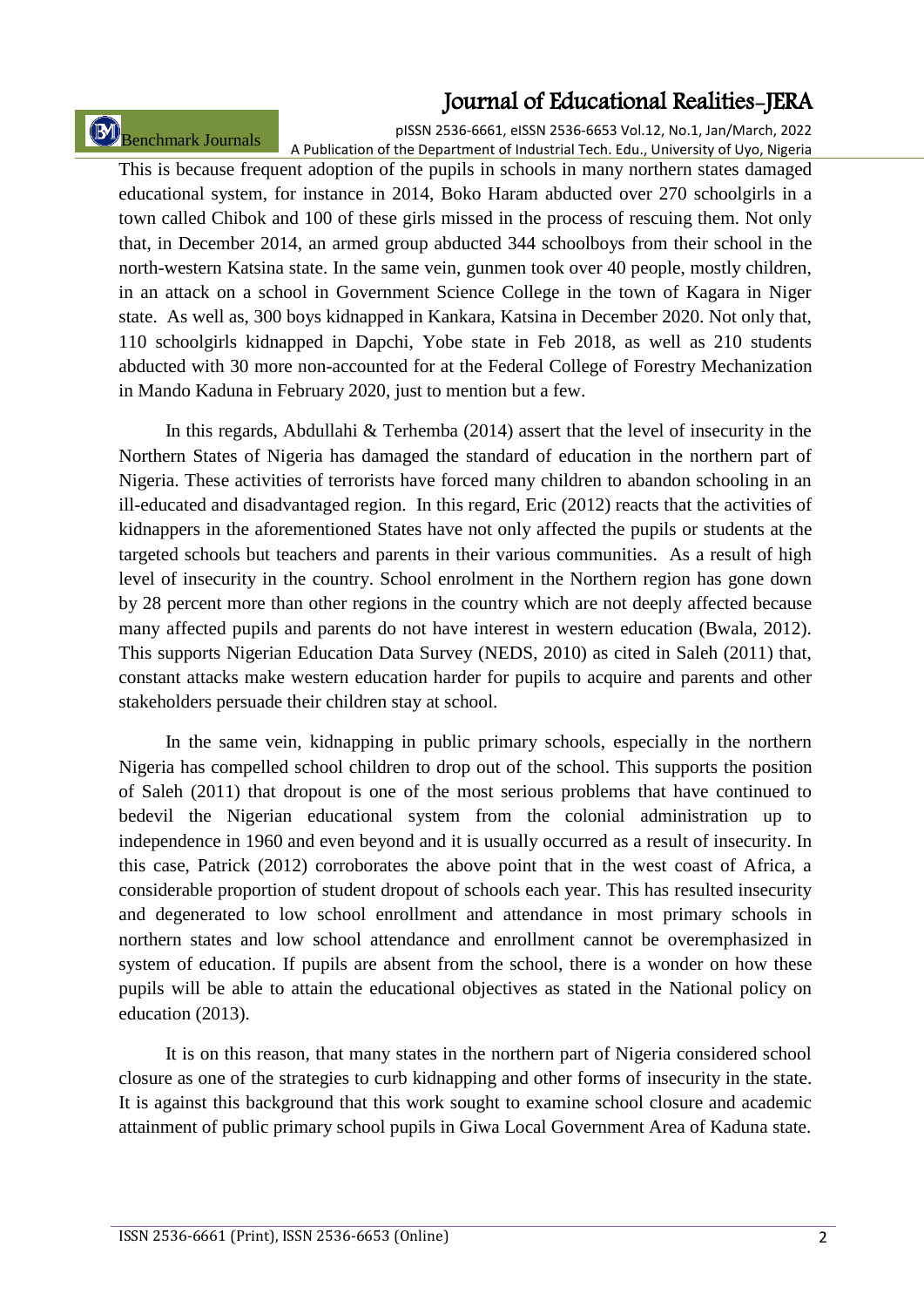pISSN 2536-6661, eISSN 2536-6653 Vol.12, No.1, Jan/March, 2022 A Publication of the Department of Industrial Tech. Edu., University of Uyo, Nigeria

#### **Statement of the Problem**

 For pupils to attain academic objectives, the environment must be saved. If there are insecurities in a State the educational attainment of the pupils would be affected and thereby affect the future of the children by not being able to be useful for themselves and the Nation in general.

 It has been generally accepted that going to school in many northern states is tantamount to changing western education with bullets, as a result of high rate of insecurity whereby many public primary school's pupils, risk their lives to the acquisition of western education in many Northern states in Nigeria, as a result of this, government of Kaduna state considered school closure as one of the strategies to curb kidnapping and high rate of insecurity in the state. It is on this note that this work sought to examine school closure and academic attainment of public primary school pupils in Giwa local government area of Kaduna State from May, 2021 to July 2021.

#### **Literature Review**

The paper reviewed scholars'' views in the concept of school closure and educational attainment of pupils.

#### **Concept of School Closure**

School closure is a process of shutdown all the school activities in other to reduce social contact among children, who are especially likely to catch and a victim of the security challenges in a particular society or state. It is also considered as one of the ways to reduce total cases and greatly reduce peak attack rates in a conflict area. School closure also means the discontinuation of operations by schools in the existing activities. policy is to protect the health and safety of campus residents and staff, sustain business continuity, and accommodate the previously-scheduled academic activities of faculty and students, including classes, rehearsals, practices, study sessions, and access to library materials (Matthew, 2017).

#### **Priorities During School Closure**

1. Protecting the health and safety of pupils and those staff who are required to report to work during closures to support the residents and to ameliorate physical conditions at the institution. Principal considerations include food and water (available in Fields Dining Room), shelter, access for emergency vehicles to enter campus, good communication throughout the school closure among school Safety, Facilities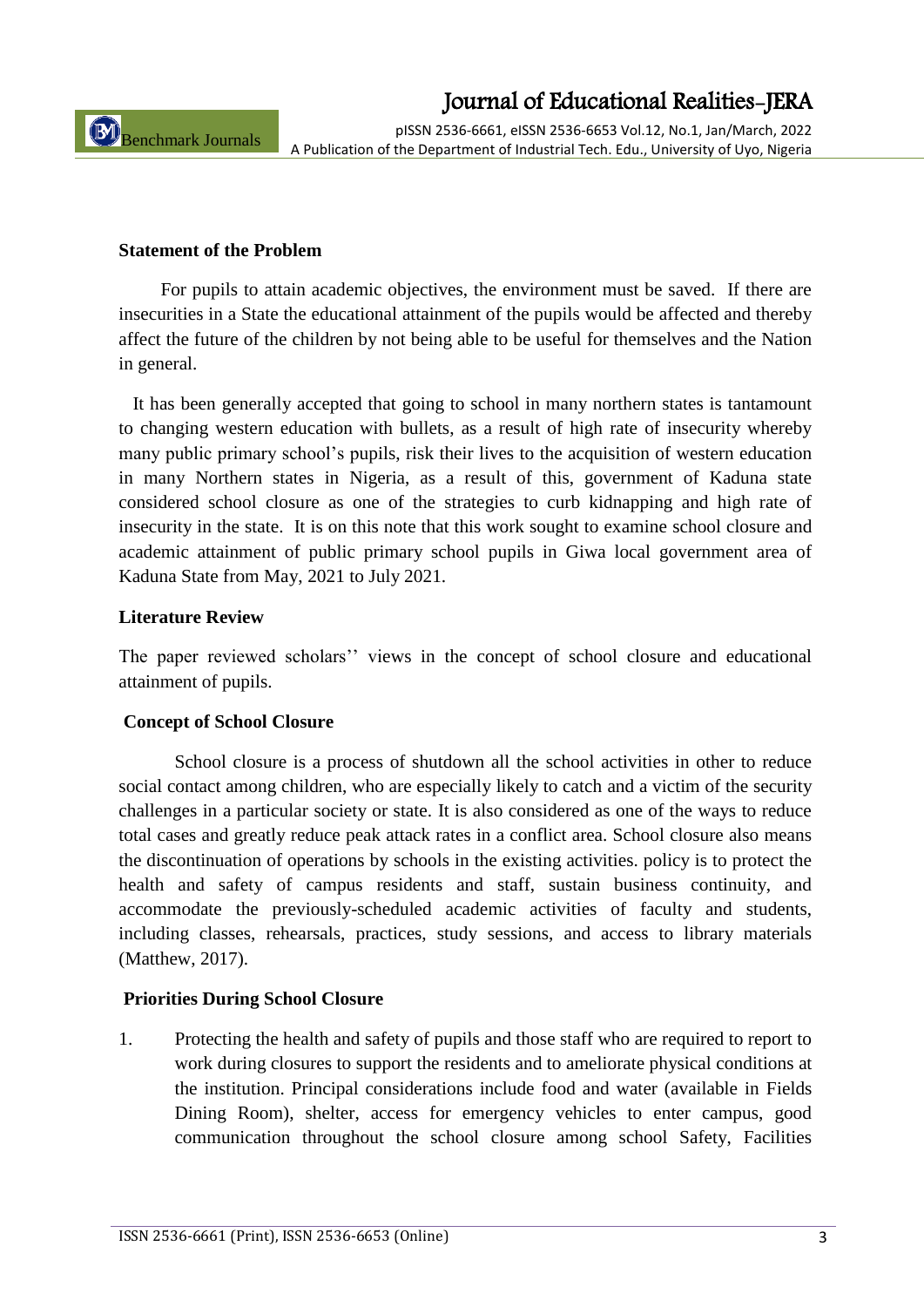pISSN 2536-6661, eISSN 2536-6653 Vol.12, No.1, Jan/March, 2022

A Publication of the Department of Industrial Tech. Edu., University of Uyo, Nigeria Benchmark Journals Services, school Living, and Bon Appetit (www.institutionalpolicies.com. 12/01/2022)

- 2. Sustaining business continuity and proper function of facilities, with the goal of minimizing health risks, damage to equipment, or loss of data that may result from lack of attention during a closure.
- 3. Accommodating the previously-scheduled academic activities of schools and pupils, including classes, rehearsals, practices, study sessions, and access to library materials. This is because when the institution is closed due to hazardous weather conditions, academic activities are necessarily suspended and academic facilities will remain locked. When major winter storms are predicted, members of the campus community (learners and staff) are encouraged to anticipate the possibility of closure by taking home with them materials that they might require for their work. In the event of a closure, academic facilities will be suspended. When normal academic activities are disrupted due to weather closures, school management are asked to adjust timelines as appropriate (www.institutionalpolicies.com. 12/01/2022).

### **Influence of School Closure on Education of the Pupil**s

School closures carry high social and economic costs for people across communities. Their impact however is particularly severe for the most vulnerable and marginalized boys and girls and their families. The resulting disruptions exacerbate already existing disparities within the education system but also in other aspects of their lives. These include:

- 1. Interrupted learning: Schooling provides essential learning and when schools close, children and youth are deprived opportunities for growth and development. The disadvantages are disproportionate for under-privileged learners who tend to have fewer educational opportunities beyond school (Akintunde, 2015).
- 2. Poor nutrition: Many children and youth rely on free or discounted meals provided at schools for food and healthy nutrition. When schools closed, nutrition is compromised (Bwala, 2012).
- 3. Confusion and stress for teachers: When schools close, especially unexpectedly and for unknown durations, teachers are often unsure of their obligations and how to maintain connections with students to support learning. Transitions to distance learning platforms tend to be messy and frustrating, even in the best circumstances. In many contexts, school closures lead to furloughs or separations for teachers.
- 4. Parents unprepared for distance and home schooling: When schools close, parents are often asked to facilitate the learning of children at home and can struggle to perform this task. This is true of parents with limited education and resources.
- 5. Challenges creating, maintaining, and improving distance learning: Demand for distance learning skyrockets when schools close and often overwhelms existing portals to remote education. Moving learning from classrooms to homes at scale and in a hurry presents enormous challenges, both human and technical.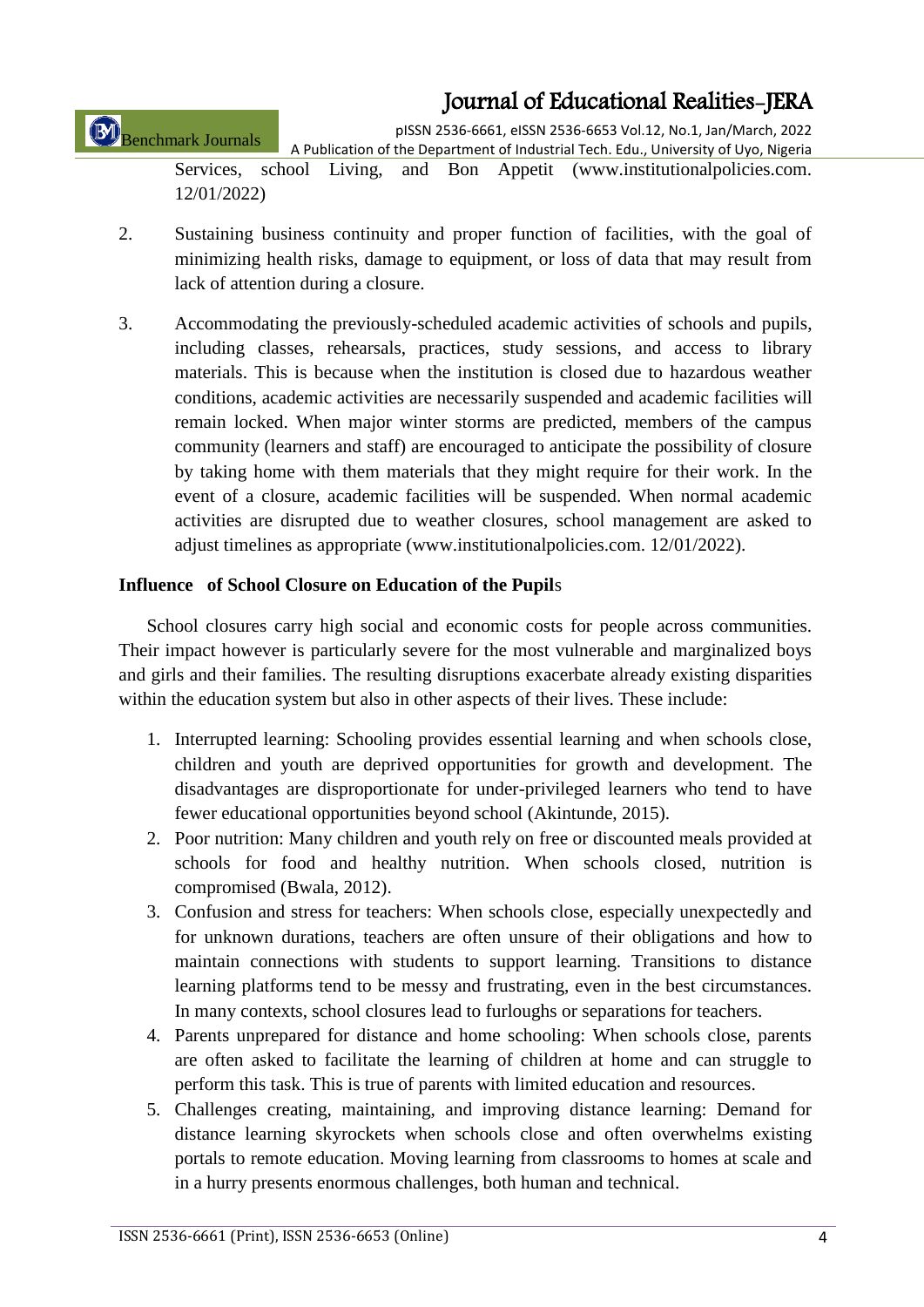Benchmark Journals

pISSN 2536-6661, eISSN 2536-6653 Vol.12, No.1, Jan/March, 2022 A Publication of the Department of Industrial Tech. Edu., University of Uyo, Nigeria

- 6. Gaps in childcare: In the absence of alternative options, working parents often leave children alone when schools close and this can lead to risky behaviors, including increased influence of peer pressure and substance abuse (Eric (2012).
- 7. High economic costs: Working parents are more likely to miss work when schools close in order to take care of their children. This results in wage loss and tend to negatively impact productivity.
- 8. Unintended strain on health-care systems: Health-care workers with children cannot easily attend work because of childcare obligations that result from school closures. This means that many medical professionals are not at the facilities where they are most needed during a health crisis (Patrick, 2012).
- 9. Increased pressure on schools and school systems that remain open: Localized school closures place burdens on schools as governments and parents alike redirect children to schools that remain open.
- 10. Rise in dropout rates: It is a challenge to ensure children and youth return and stay in school when schools reopen after closures. This is especially true of protracted closures and when economic shocks place pressure on children to work and generate income for financially distressed families (Patrick, 2012).
- 11. Increased exposure to violence and exploitation: When schools shut down, early marriages increase, more children are recruited into militias, sexual exploitation of girls and young women rises, teenage pregnancies become more common, and child labour grows (Bwala, 2012).
- 12. Social isolation: Schools are hubs of social activity and human interaction. When schools close, many children and youth miss out of on social contact that is essential to learning and development (Eric, 2012).
- 13. Challenges measuring and validating learning: Calendared assessments, notably high-stakes examinations that determine admission or advancement to new education levels and institutions, are thrown into disarray when schools close. Strategies to postpone, skip or administer examinations at a distance raise serious concerns about fairness, especially when access to learning becomes variable. Disruptions to assessments results in stress for students and their families and can trigger disengagement (Eric, 2012).

### **School Closure and the Parents**.

When analyzing the consequences of school closing, it is generally accepted that it divergent conclusions in regard to potential harms or benefits for the students, parents and the educational community (De Witt & Moccia, 2011). De Witte and Van Klaveren (2014) explained that occasionally school closure may discomfort at-risk students and consequentially affect their academic performance. However, in some cases, school transition may benefit students if a sustainable and effective support system is put in place. They also observed that it often has school closure financial risk from the side of parents (Jack & Sludden, 2013). This is because when school close as a result of security or pandemic in the state is executed on a large scale, which may be considerable created gaps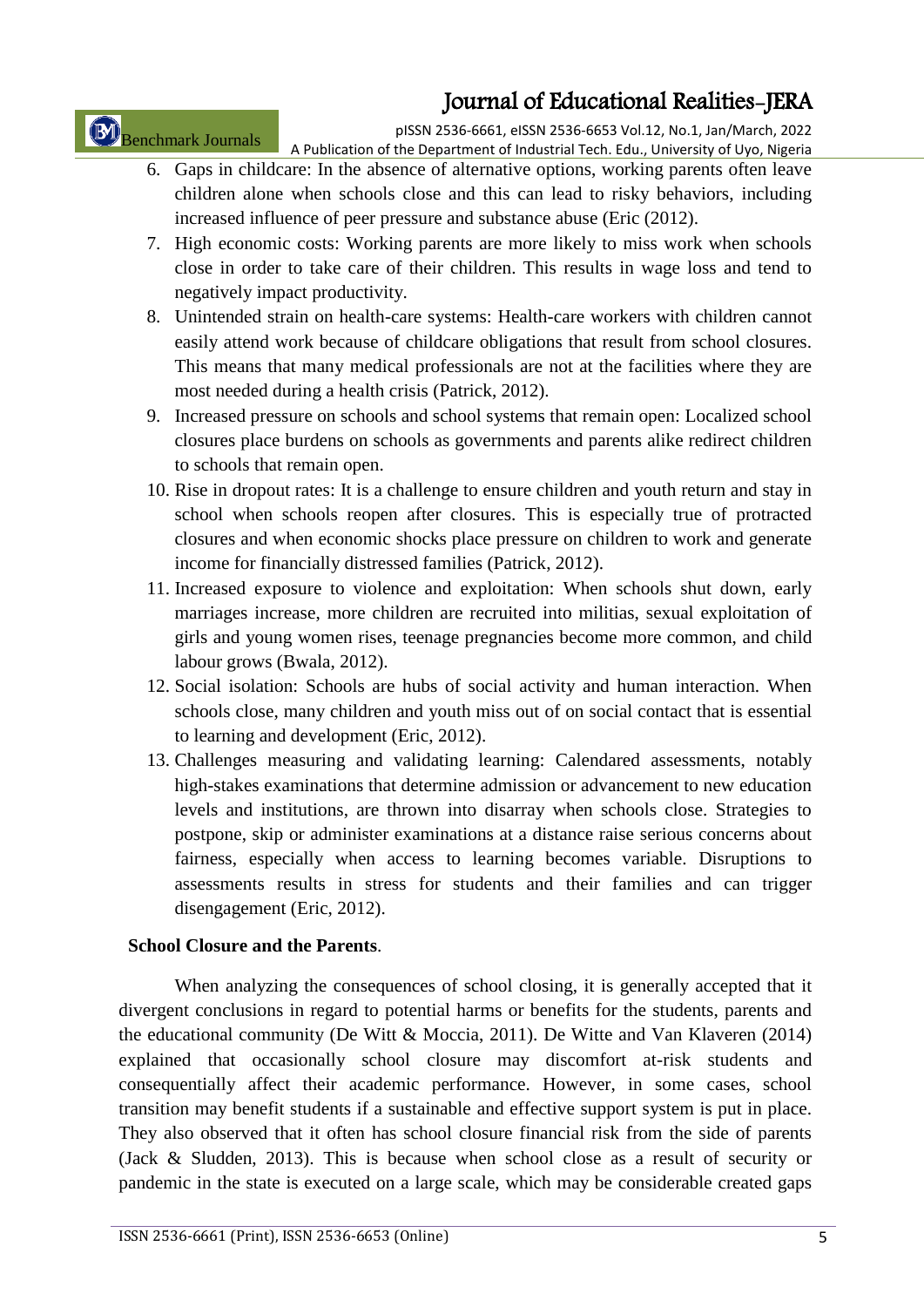# Benchmark Journals

pISSN 2536-6661, eISSN 2536-6653 Vol.12, No.1, Jan/March, 2022 A Publication of the Department of Industrial Tech. Edu., University of Uyo, Nigeria

between the initial goals and the likely outcomes of the parents (Jack & Sludden, 2013). In some cases, school closure is seen as a discriminatory act that increases educational inequalities among minority students, especially when considering that in many occasions' minority students are the most affected populations (Daily Kos, 2013). In other words, school closure produces meaningful academic and social benefits for future students while not harming, at least academically, the students directly affected by the closure (CDHR,2000).

However, Daily Kos, (2013) states that when school closing is executed on a large scale, it may have considerable gaps between the initial goals and the likely outcomes. For instance, school closure is seen as a discriminatory act that increases educational inequalities among minority students, especially when considering that in many occasions' minority students are the most affected populations. Finally, De La Torre et al. (2015) explained that school closure may have potential positive financial and academic consequences, but it may also produce negative effects on educational communities when the necessary support is not provided and parents are forced to make uninformed decisions about their children's lives (Lipman & Haines, 2007). Finally, De La Torre et al. (2015) explained that school closure may have potential positive financial and academic consequences, but it may also produce negative effects on educational communities when the necessary support is not provided and parents are forced to make uninformed decisions about their children's lives (Lipman & Haines, 2007).

In other words, Patrick (2012) and Bwala, 2012) observe that a total shutdown of schools in the affected states has a ripple effect on the quality of knowledge, learning, development and standard of living. However, the impact of this shutdown may not be immediately felt but there are obviously more gruesome long-term implications, which includes: It increases level of poverty for the families because of low level of income. The shutdown of schools would in itself offer incentives for students to be recruited for nefarious activities thereby increasing the crime rate. This is because the grapevine in these societies is such that kidnapping, robberies, and other social vices look to be lucrative and the easier way out of poverty (Patrick, 2012).

### **Objectives of Study**

The following are the objectives for this study:

- i. To find out the factors responsible for school closure in Giwa Local Government area of Kaduna state.
- **ii.** To examine the influence of school closure on academic attainment of pupils in public primary schools in Giwa local government area of Kaduna state.
- **iii.** To examine financial implication of parents on their children educational attainment in Giwa local government area of Kaduna State

### **Research Questions**

i. What are the factors responsible for school closure in Giwa local government area of Kaduna state?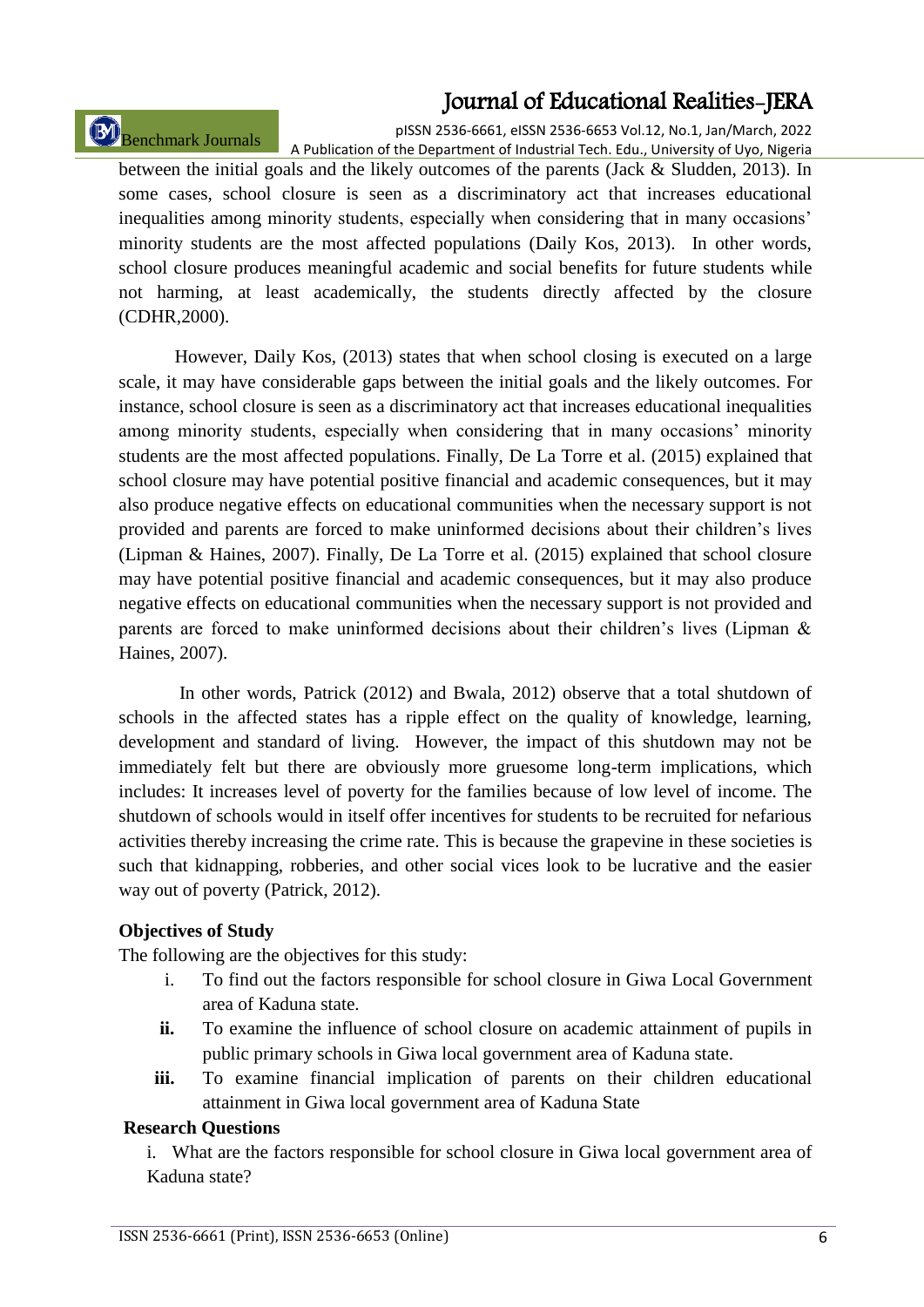Benchmark Journals

pISSN 2536-6661, eISSN 2536-6653 Vol.12, No.1, Jan/March, 2022 A Publication of the Department of Industrial Tech. Edu., University of Uyo, Nigeria

- ii. What is the influence of school closure on academic attainment of pupils in public primary schools in Giwa local government area of Kaduna state?
- iii. What is the financial implication of parents on their children educational attainment in Giwa local government area of Kaduna state.?

### **Methodology**

The paper used self-designed questionnaire named "Questionnaire on School Closure and Academic Attainment of Public Primary School Pupils" (QSCAAPPSP) to collect data from respondents. The questionnaire comprises of two sections. Section A is based on the bio-data of the respondents, and section B is based on the questions pertaining to school closure and academic attainment of public primary school pupils. The population of the study is 124 respondents using simple random technique, which includes 62 primary School teachers and 62 parents who have children in the selected schools. The instrument used for collecting data in this study was 4- point rating scale questionnaires. The instrument was given to the colleagues and experts in the field of education to ensure face and content validity. The researcher administered 20 copies of the instrument to calculate the reliability co-efficient of the instrument. The reliability co-efficient is 0.74. The data were analyzed with mean and standard deviation.

### **Data Analysis and Presentation**

### **Results**

The analysis and presentation of data collected from the respondents of this study is presented below. It also discusses the findings generated from the data collected.

### **Presentation of Tables**

**Table 1:** Mean and Standard Deviation of factors responsible for closure of Primary schools in Giwa Local Government.

| S/N            | <b>ITEMS</b>                         | <b>SA</b> | $\mathbf{A}$ | D     | <b>SD</b> |             | Std. | <b>Remark</b> |
|----------------|--------------------------------------|-----------|--------------|-------|-----------|-------------|------|---------------|
|                |                                      | (4)       | (3)          | (2)   | (1)       | $\mathbf X$ | Dev  |               |
| 1              | kidnapping of pupils and staffs      | 21        | 23           | 53    | 27        | 2.31        | 1.52 | Disagreed     |
|                |                                      | (84)      | (69)         | (106) | (27)      |             |      |               |
| $\overline{2}$ | Social Injustice                     | 32        | 17           | 49    | 26        | 2.44        | 1.56 | Disagreed     |
|                |                                      | (128)     | (51)         | (98)  | (26)      |             |      |               |
| 3              | attacks in public primary<br>Several | 58        | 31           | 19    | 16        | 3.06        | 1.75 | Agreed        |
|                | schools                              | (232)     | (93)         | (38)  | (16)      |             |      |               |
| 4              | Poverty                              | 49        | 37           | 29    | 09        | 3.02        | 1.74 | Agreed        |
|                |                                      | (196)     | (111)        | (58)  | (9)       |             |      |               |
| 5              | Indiscipline and moral decadence     | 43        | 51           | 19    | 11        | 3.02        | 1.74 | Agreed        |
|                |                                      | (172)     | (153)        | (38)  | (11)      |             |      |               |
|                | <b>Cumulative</b>                    |           |              |       |           | 2.75        | 1.66 | Agreed        |

*Decision Rule: Mean*  $\geq$  2.50 = Agreed; Mean < 2.50 = Disagreed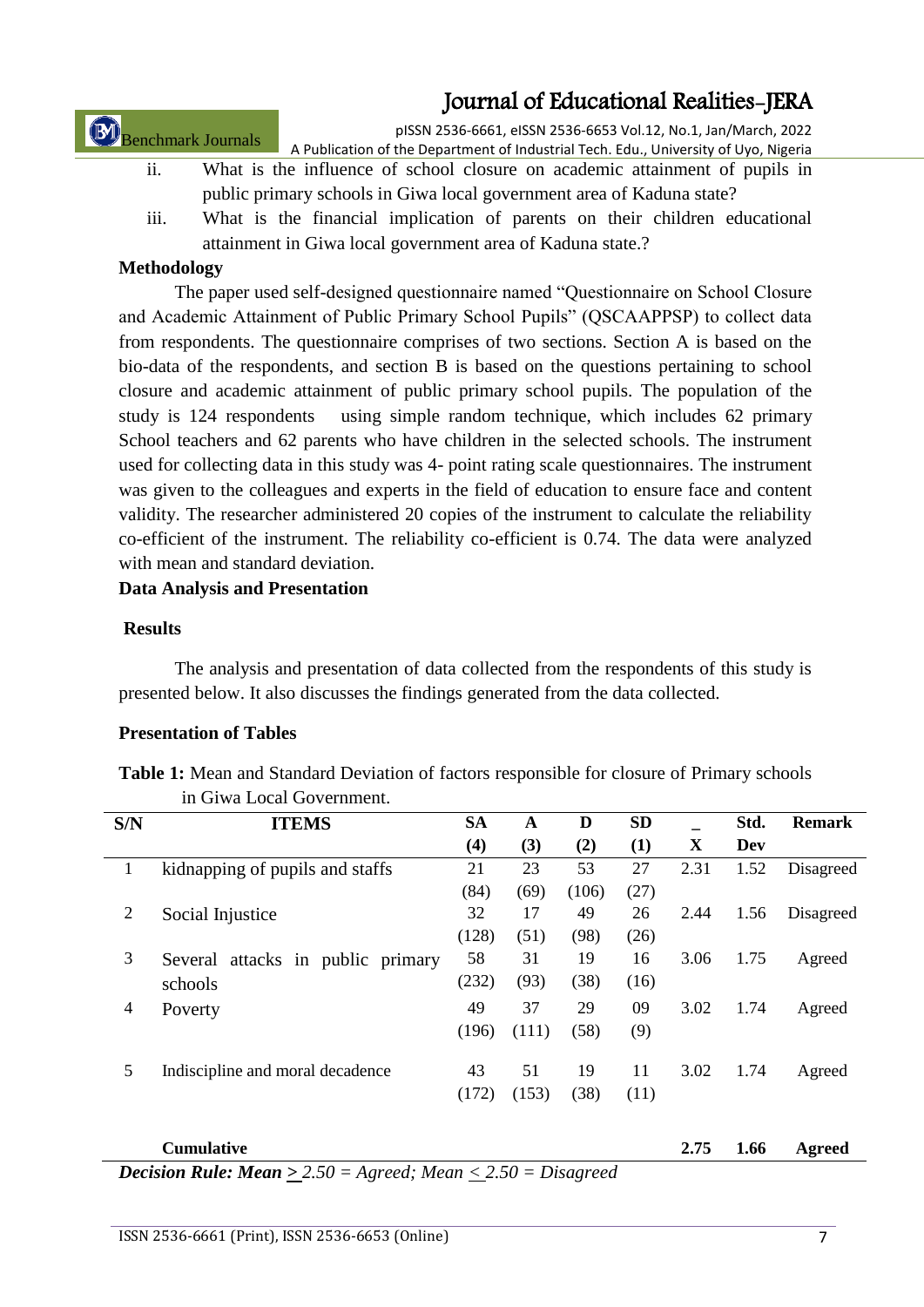Benchmark Journals

pISSN 2536-6661, eISSN 2536-6653 Vol.12, No.1, Jan/March, 2022 A Publication of the Department of Industrial Tech. Edu., University of Uyo, Nigeria

Table 1: shows the respondents' opinions on factors responsible for closure of primary schools in Giwa Local Government. The table shows that majority of the respondents were of the opinion that several attacks in primary schools was a major factor responsible for school closure of primary schools in Giwa Local government area of Kaduna State with the mean response of 3.06 and standard deviation of 1.75. in the same vein, the details of this statement explain that 89(71.8%) of the respondents agreed while 25(28.2%) disagreed. This implies that the several attacks in primary schools was a major factor responsible for school closure in Giwa local government area of Kaduna state because the figure is quite high. However, the table also shows the least number of respondents with the lowest mean response of 2.31 and standard deviation of 1.52 who were of the opinion that kidnapping of pupils and staff are parts of the factors responsible for school closure in Giwa Local government area of Kaduna state. The details show that 44(35.5%) respondents agreed with the statement while  $80(64.5%)$  respondents disagreed. The result implies that kidnapping of pupils and staff are parts of the factors responsible for school closure in Giwa Local government area of Kaduna state. The overall results of the responses in the table 1 shows that the cumulative mean was 2.75 with standard deviation of 1.66, which is greater than the decision mean of 2.50 implying that the respondents' responses on the on the factors responsible for closure of primary schools in Giwa Local Government is several attacks on primary schools and the attacks were responsible for school closure of primary schools in Giwa Local government area of Kaduna State.

| S/N | <b>ITEMS</b>                                 | <b>SA</b> | A     | D    | <b>SD</b> |      | Std. | <b>Remark</b> |
|-----|----------------------------------------------|-----------|-------|------|-----------|------|------|---------------|
|     |                                              | (5)       | (4)   | (2)  | (1)       | X    | Dev  |               |
| 1.  | learning<br>Interrupted<br>School<br>closure | 46        | 40    | 21   | 17        | 2.93 | 1.71 | Agreed        |
|     | activities of the pupils                     | (184)     | (126) | (42) | (17)      |      |      |               |
| 2   | it creates confusion and stress for pupils   | 51        | 37    | 27   | 09        | 3.05 | 1.75 | Agreed        |
|     | in learning                                  | (204)     | (111) | (54) | (09)      |      |      |               |
| 3.  | it causes challenges of coping with          | 39        | 57    | 17   | 11        | 3.00 | 1.73 | Agreed        |
|     | distance learning system by primary          | (156)     | (171) | (34) | (11)      |      |      |               |
|     | school pupils                                |           |       |      |           |      |      |               |
| 4.  | It causes high rate of school dropout        | 91        | 27    | 03   | 03        | 3.67 | 1.92 | Agreed        |
|     |                                              | (364)     | (81)  | (06) | (03)      |      |      |               |
| 5.  | It creates gaps in childcare                 | 53        | 65    | 05   | 01        | 3.37 | 1.84 | Agreed        |
|     |                                              | (212)     | (195) | (10) | (01)      |      |      |               |
|     | <b>Cumulative</b>                            |           |       |      |           | 3.17 | 1.78 | <b>Agreed</b> |

**Table 2:** Means and Standard Deviation on School Closure on Academic Attainment of Public Primary Schools in Giwa Local Government Area of Kaduna State

*Decision Rule: Mean > 2.50 = Agreed; Mean < 2.50 = Disagreed*

Table 2: shows the respondents' opinions on the effects of school closure on academic attainment of primary schools in Giwa Local government area of Kaduna state. It was revealed that majority of the respondents agreed on the items under study. Therefore, these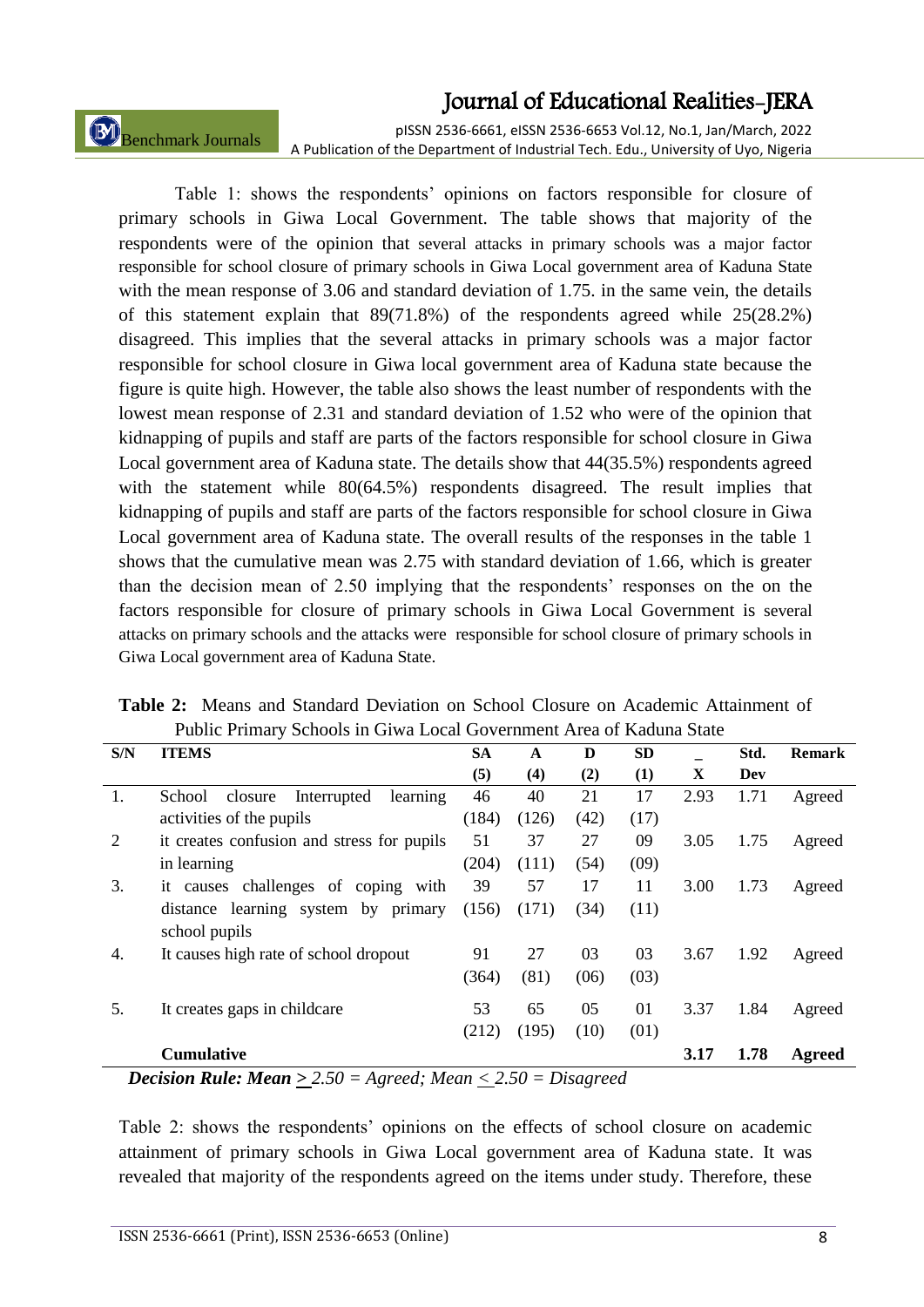# Benchmark Journals

pISSN 2536-6661, eISSN 2536-6653 Vol.12, No.1, Jan/March, 2022 A Publication of the Department of Industrial Tech. Edu., University of Uyo, Nigeria

results show that the majority of the respondents were of the opinion that school closure causes high rate of school dropout because the item attracted the highest mean response of 3.67 and standard deviation of 1.92. The details explain that 96(77.4%) agreed while 28(22.6%) disagreed to this view, this implies that school closure causes high rate of school dropout. In other word, the table explains opinions of the respondents on the statement that school closure interrupted learning activities of the pupils and the item recorded the least number of respondents. The mean response was 2.89 with standard deviation of 1.70 and the details show that 82(66.1%) of the respondents agreed to the statement while 42 (33.9%) disagreed with the statement. The respondents agreed with the statement that school closure interrupted learning activities of the pupils is lower than the number of respondents that disagreed with the statements. Going by the responses of the respondents on the effect of school closure on academic attainment of public primary schools in Giwa Local Government Area of Kaduna State, the table reveals the cumulative mean of 3.17 and standard deviation of 1.78, which was greater than decision mean of 2.50. This implies that school closure affected academic attainment of public primary schools in Giwa Local Government and it causes high rate of school dropout in the area under study.

| S/N | <b>ITEMS</b>                                                                                   | <b>SA</b>            | A              | D    | <b>SD</b>    |             | Std.        | <b>Remark</b> |
|-----|------------------------------------------------------------------------------------------------|----------------------|----------------|------|--------------|-------------|-------------|---------------|
|     |                                                                                                | (4)                  | (3)            | (2)  | (1)          | $\mathbf X$ | Dev         |               |
| 1.  | It increases level of poverty for the                                                          | 41                   | 57             | 15   | 11           | 3.03        | 1.74        | Agreed        |
|     | families with low level of income                                                              | (164)                | (171)          | (30) | (11)         |             |             |               |
| 2.  | It offers incentives for pupils to be                                                          | 32                   | 51             | 25   | 16           | 2.80        | 1.67        | Agreed        |
|     | recruited for nefarious activities thereby                                                     | (128)                | (153)          | (50) | (16)         |             |             |               |
|     | increasing the crime rate                                                                      |                      |                |      |              |             |             |               |
| 3.  | It changes initial financial plan of parents                                                   | 25                   | 60             | 17   | 12           | 2.63        | 1.62        | Agreed        |
|     | on their parents and affected academic                                                         | (100)                | (180)          | (34) | (12)         |             |             |               |
|     | outcome of their children                                                                      |                      |                |      |              |             |             |               |
| 4   | School closure reduces the expenses of                                                         | 37                   | 49             | 21   | 17           | 2.86        | 1.69        | Agreed        |
|     | parents on their children in families with                                                     | (148)                | (147)          | (42) | (17)         |             |             |               |
|     | high level of income                                                                           |                      |                |      |              |             |             |               |
| 5.  | School closure cribbed businesses of                                                           | 42                   | 61             | 18   | 03           | 3.16        | 1.78        | Agreed        |
|     | many parents and affected the academic                                                         | (168)                | (163)          | (36) | (03)         |             |             |               |
|     | outcome of their children in the Area                                                          |                      |                |      |              |             |             |               |
|     | under study Kaduna State.                                                                      |                      |                |      |              |             |             |               |
|     | <b>Cumulative</b>                                                                              |                      |                |      |              | 2.91        | <b>1.70</b> | Agreed        |
|     | $\mathbf{r}$<br>$\mathbf{r}$<br>$\sim$ $\sim$ $\sim$<br>$\mathbf{1}$ $\mathbf{1}$ $\mathbf{r}$ | $\sim$ $\sim$ $\sim$ | $\mathbf{r}$ . |      | $\mathbf{r}$ |             |             |               |

**Table 3:** Opinion of respondents on effect of school closure on financial implication of parents on the educational attainment of their children in Giwa Local

*Decision Rule: Mean > 2.50 = Agreed; Mean < 2.50 = Disagreed*

Table 3: shows the respondents' opinions on the on effect of school closure on financial implication of parents on the educational attainment of their children in Giwa Local. Majority of the respondents agreed that school closure cribbed businesses of many parents and affected the academic outcome of their children in Giwa local area of Kaduna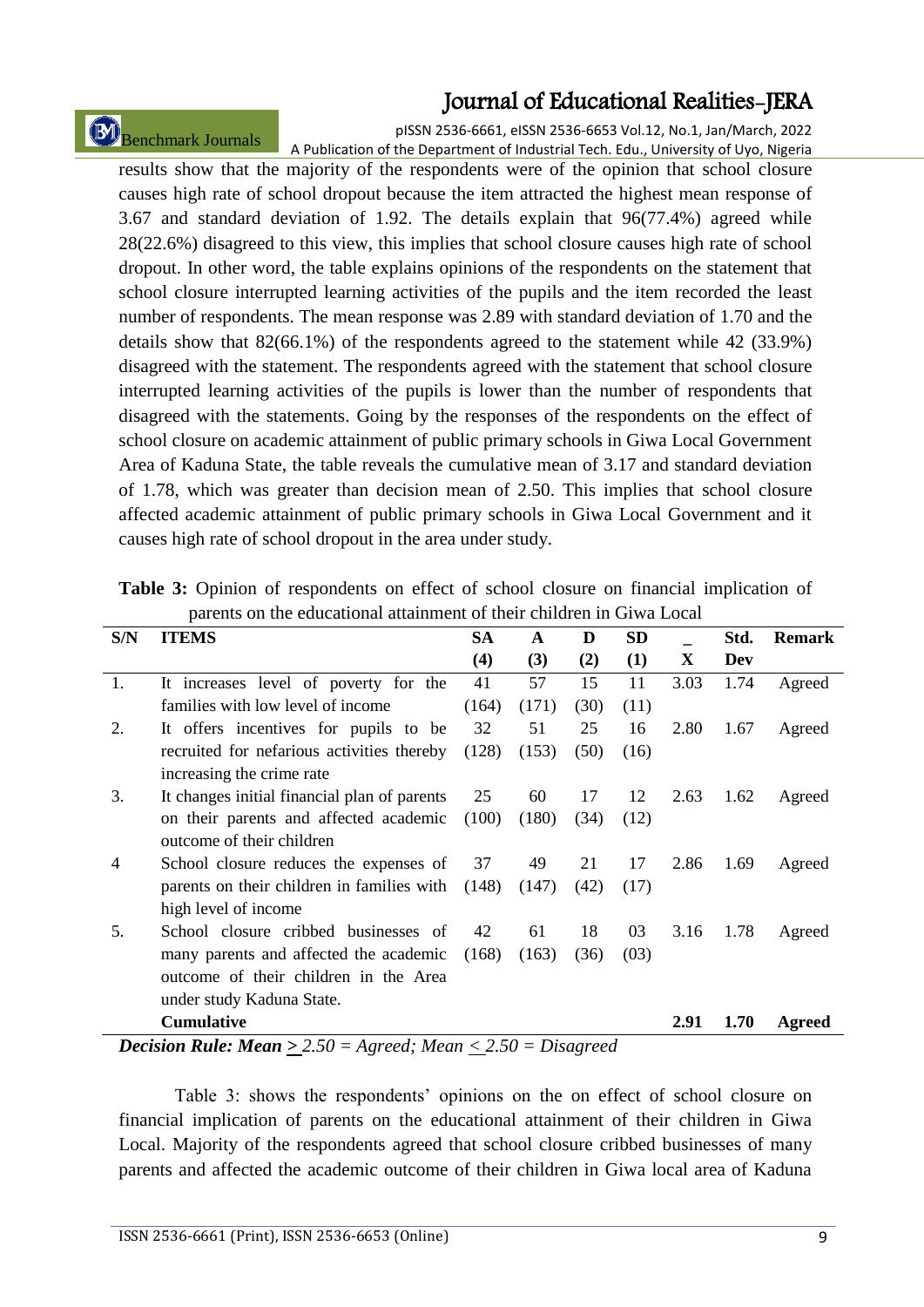# Benchmark Journals

pISSN 2536-6661, eISSN 2536-6653 Vol.12, No.1, Jan/March, 2022 A Publication of the Department of Industrial Tech. Edu., University of Uyo, Nigeria

State. This is because the item has highest mean of 3.16 and standard deviation of 1.78. the details show that 103(83.1%) respondents agreed with the statement while 21(16.9%) of the respondents disagreed. In other word, the least responses in this table was on the statement tha**t** school closure changes initial financial plan of parents on their parents and affected academic outcome of their children. This is because the mean is score of 2.63 and standard deviation is 1.62 with details of 85(68.5%) agreed while 39(31.5%) of the respondents disagreed. The overall responses of the respondents on effect of school closure on financial implication of parents on the educational attainment of their children in Giwa Local go with the cumulative mean which was 2.91 and standard deviation was 1.70, this is greater than the decision mean of 2.50. In this case, these responses of the respondents in this table indicate that school closure cribbed businesses of many parents and affected the academic outcome of their children in Giwa local government of Kaduna State.

### **Discussion of the Findings**

The study revealed that the major factor responsible for school closure in Giwa Local government was several attacks on primary schools. This posed negative impact on the education of the pupils in Giwa Local government area of Kaduna State This supports the position of Apeh (2021) that the Nigerian primary schools are not secured, because the lives of children and teachers are threatened while in school, therefore, freedom of education becomes a fearful situation for Nigerian child, as a result of consistent trauma on parents who wanted formal education for their children. However, Saleh (2011) stated that constant attacks makes it even harder for pupils, teachers, and other stakeholders to persuade parents to allow their children stay on at school.

The study also found out that school closure affected academic attainment of public primary schools in Giwa Local Government because it caused high rate of school dropout in Giwa local government area in Kaduna state. This supports the position De La Torre et al. (2015) that school closure has potential negative financial and academic consequences, but it also produces negative effects on educational communities when the necessary support is not provided and parents are forced to make uninformed decisions about their children's lives

Finally, the study also revealed that school closure cribbed businesses of many parents and affected the academic outcome of their children in Giwa local government of Kaduna State. This is because business is their major source of income which gives them financial capacity to copy with financial implication of their children education. This supports Lipman and Haines (2007), that school closure has potential positive financial and academic consequences because it produces negative effects on educational attainment of the children in community and when the necessary support is not provided and parents are forced to make uninformed decisions about their children's education.

### **Conclusion**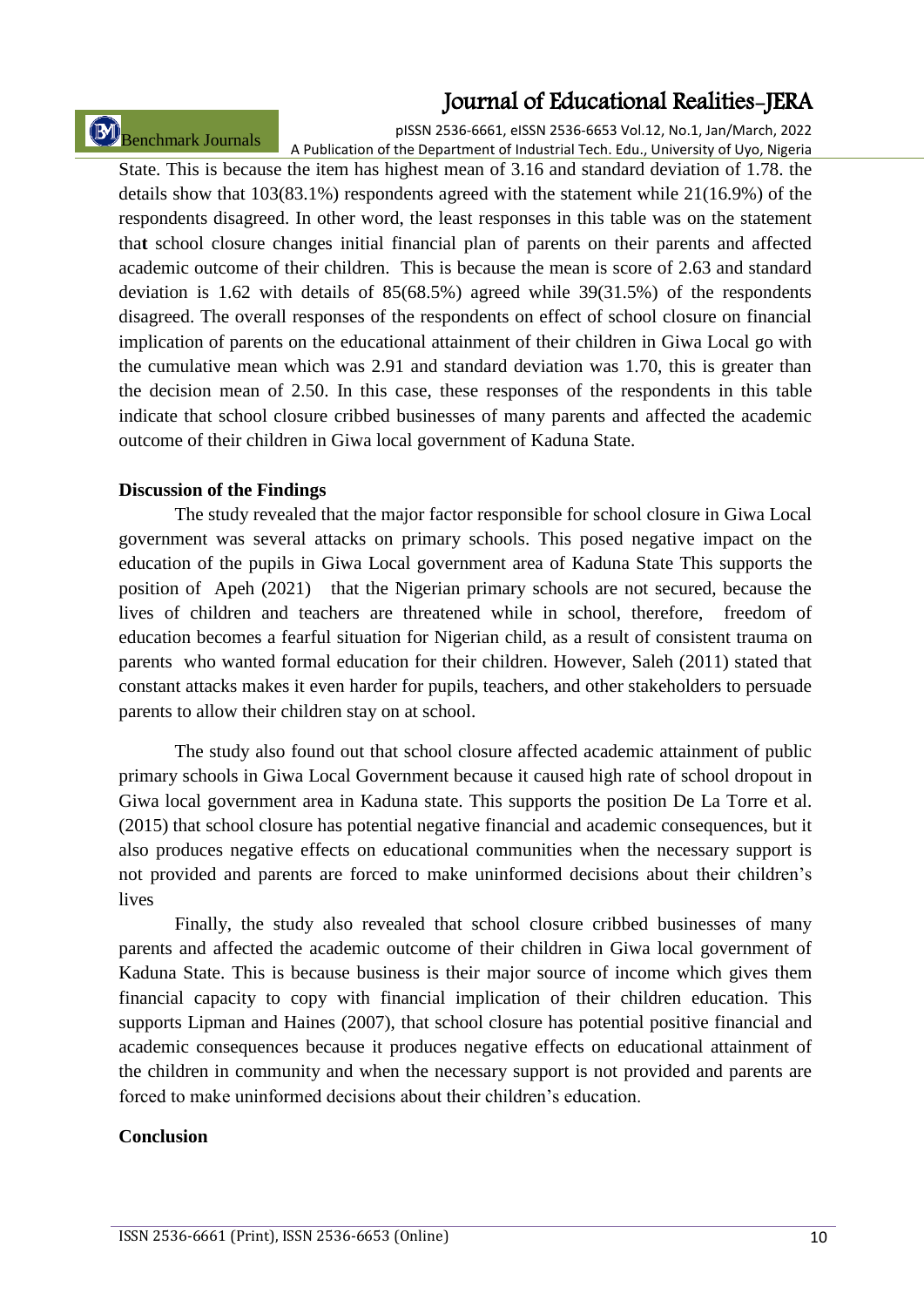Benchmark Journals

pISSN 2536-6661, eISSN 2536-6653 Vol.12, No.1, Jan/March, 2022 A Publication of the Department of Industrial Tech. Edu., University of Uyo, Nigeria

Going by the analysis of this work, it concludes that without peace and security, teaching and learning cannot take place. Therefore, there cannot be Education for All in a conflict local, state and federal government Areas. However, this paper discovered policy of school closure implemented by the Kaduna state government in Giwa local government was to make sure that there is safety environment in primary schools. Therefore, this paper discovered that school closure affected academic attainment of public primary schools' pupils in Giwa Local Government because it caused high rate of school dropout in primary school. It also cribbed businesses of many parents because business is their major source of income but when it was affected, they were unable to cope with financial implication of their children educational attainment in Giwa local government of Kaduna State.

### **Recommendations**

- 1. Kaduna State Government should not politicize the security of life and education of pupils in Giwa Local government area of Kaduna State.
- 2. Community policing should be established to check high rate of attacks of public primary schools in Giwa Local Government area of Kaduna state and to ensure safe school environment for teaching and learning at primary school levels in Kaduna state.
- 3. Parents, teachers, community leaders, and the residents should take security as their business in other to have safety environment for their businesses for the purpose of their children educational attainment.

### **References**

- Abdullahi O. R & Terhemba D. T (2014). The Political Construction of Collective Insecurity: From Moral Panic to Blame Avoidance and Organized Irresponsibility. Center for European Studies Working Paper Series 126.
- Akintunde. O, & Amusa A. (2016). "The Boko Haram Uprising and Islamic Revivalism in Nigeria", In Africa Spectrum, 45, 2, 95-108.
- CDHR (Committee for the defense of human rights). (2000). 1999 Annual report on the human rights situation in Nigeria. Lagos: CDHR publication.
- Daily Kos. (2013). Chicagoans go to court to stop racist school closings. Retrieved from http://www.dailykos.com/story/2013/07/15/1223699/-Chicagoans-go-to-court-tostopracist-school-closings#
- De La Torre, M., Gordon, M., Moore, P., Cowhy, J., Jagešić, S., & Hanh Huynh, M. (2015). School closings in Chicago: Understanding families' choices and constraints for new school enrollment. Retrieved from https://consortium.uchicago.edu/sites/default/files/publications/ School%20Closings%20Report.pdf
- De Witt, P., & Moccia, J. (2011). Surviving a school closing. Educational Leadership, 68(8), 54-57. Retrieved from https://eric.ed.gov/?q=school+closing&pr=on&id=EJ932183